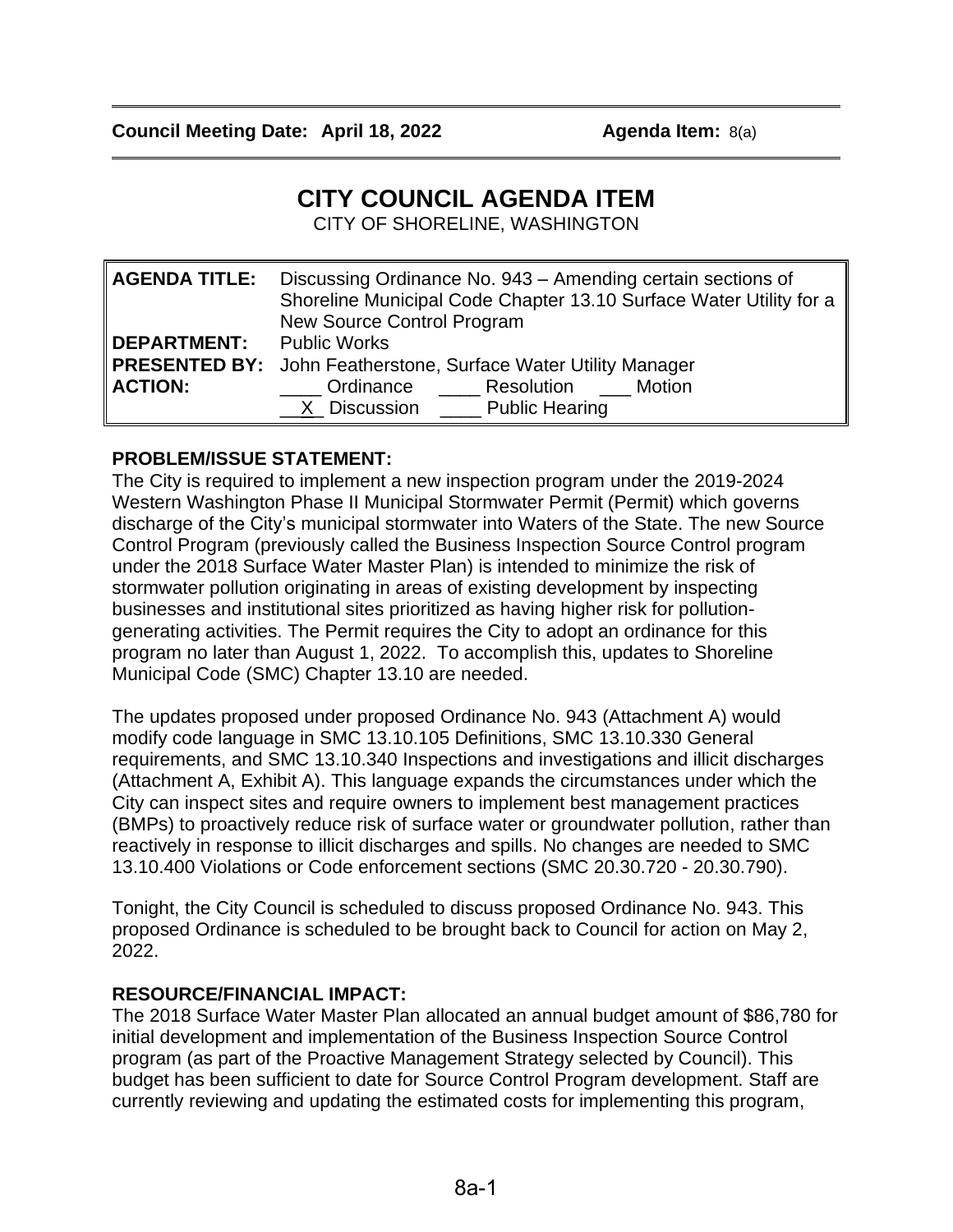which will be integrated into the 2023-2024 biennial budget, and further reviewed and refined for future budgets under the 2024 Surface Water Master Plan Update.

# **RECOMMENDATION**

No action is required by the City Council regarding proposed Ordinance No. 943 tonight. This meeting will provide an opportunity for the City Council to ask questions and provide staff direction on these proposed code amendments. Proposed Ordinance No. 943 amending the Shoreline Municipal Code Chapter 13.10 is scheduled to return to Council for action on May 2, 2022.

Approved By: City Manager **DT** City Attorney *JA-T*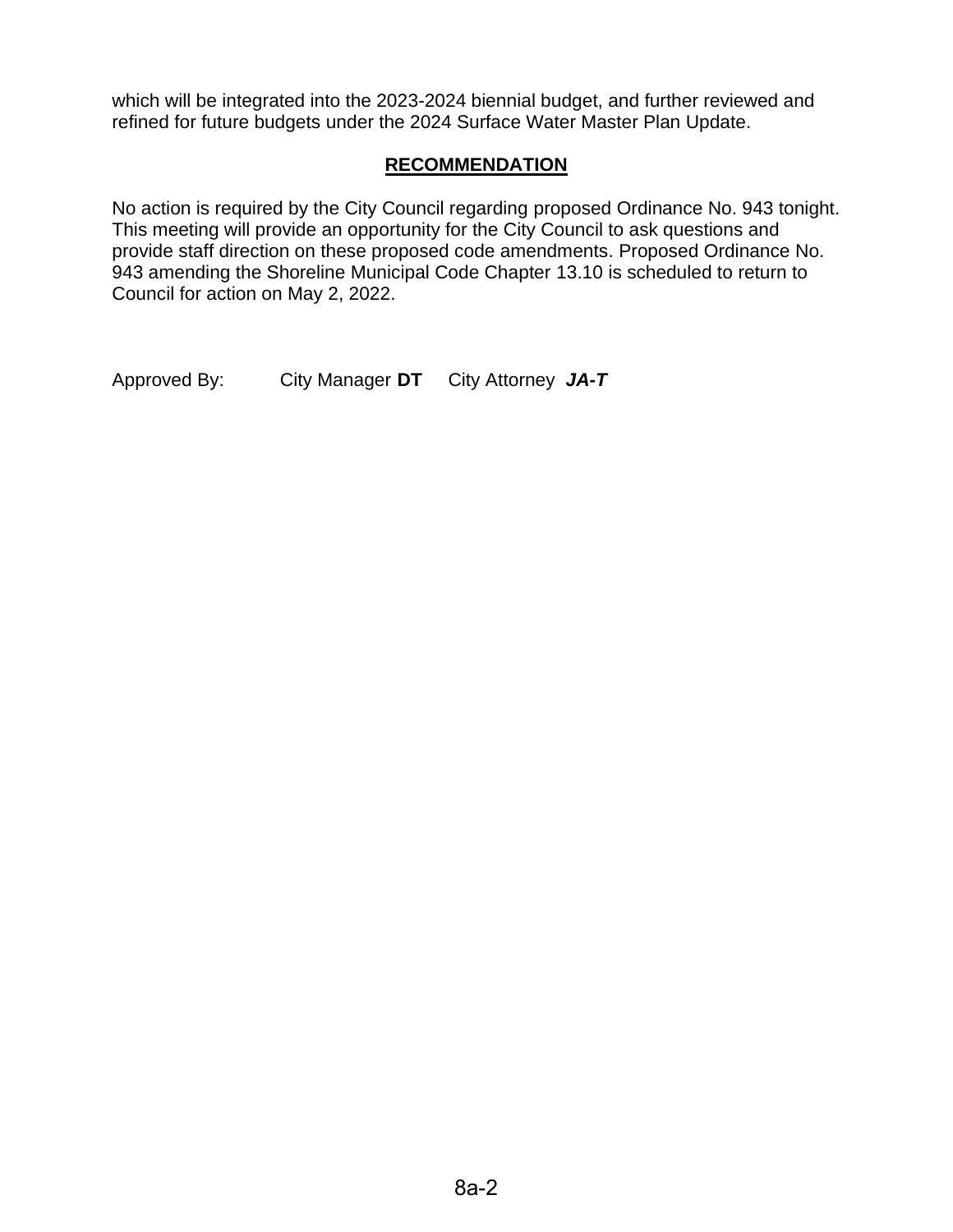# **INTRODUCTION**

Stormwater is the runoff from natural precipitation such as rain and snow melt. Urban stormwater is runoff from developed surfaces such as roofs and pavement, which can cause flooding and create water quality issues when it flows through gutters, ditches, and pipes into streams, ponds, lakes, and other receiving waters. Since incorporation, the City has had stormwater management regulations. After initially relying on King County regulations, by 2009, the City had established its own regulations based on federal and state requirements.

The Washington State Department of Ecology (Ecology) oversees the Western [Washington Phase II Municipal Stormwater Permit](https://apps.ecology.wa.gov/paris/DownloadDocument.aspx?id=279628) (Permit) , which authorizes the discharge of stormwater from the City's Municipal Separate Storm Sewer System (MS4) into Waters of the State (such as streams, lakes, and Puget Sound). As an MS4 owner and operator, the City is required to comply with Permit requirements. The City's Surface Water Utility (Utility) is primarily responsible for ensuring the City's compliance with the Permit.

The 2019-2024 issuance of the Permit (specifically, Section S5.C.8), requires all Permittees to implement a new Source Control Program to proactively reduce sources of potential pollutants entering runoff within areas of existing development. A first step of this requirement is for the City to develop and adopt an ordinance to codify support for this program no later than August 1, 2022. To comply with this Permit requirement, updates to the City's Surface Water Utility Code Chapter (SMC 13.10) are needed.

### **DISCUSSION**

The Permit requires the City to begin conducting inspections for the new Permitrequired Source Control program in 2023. The Source Control Program actions by City staff will focus on:

- Inspecting private and public sites assessed and prioritized as highest risk for being a source of stormwater pollutants.
- Providing education on the appropriate source control best management practices (BMPs) to prevent pollution to surface and groundwaters. Source control BMPs include "operational" BMPs which are action-based, and "structural" BMPs which are physical.
- Progressive enforcement approach that allows the City to utilize varying types and levels of compliance and enforcement techniques while working with public and private sites to address source control issues.

SMC Chapter 13.10 currently requires BMPs to be applied to any activity that might result in a prohibited discharge (SMC 13.10.330). To comply with the new Permit requirements, proposed Ordinance No. 943 (Attachment A) revises and expands this code section to manage surface water pollution risk in a broader set of circumstances and allow the Utility to conduct inspections ensuring proper source control BMPs are in place and maintained.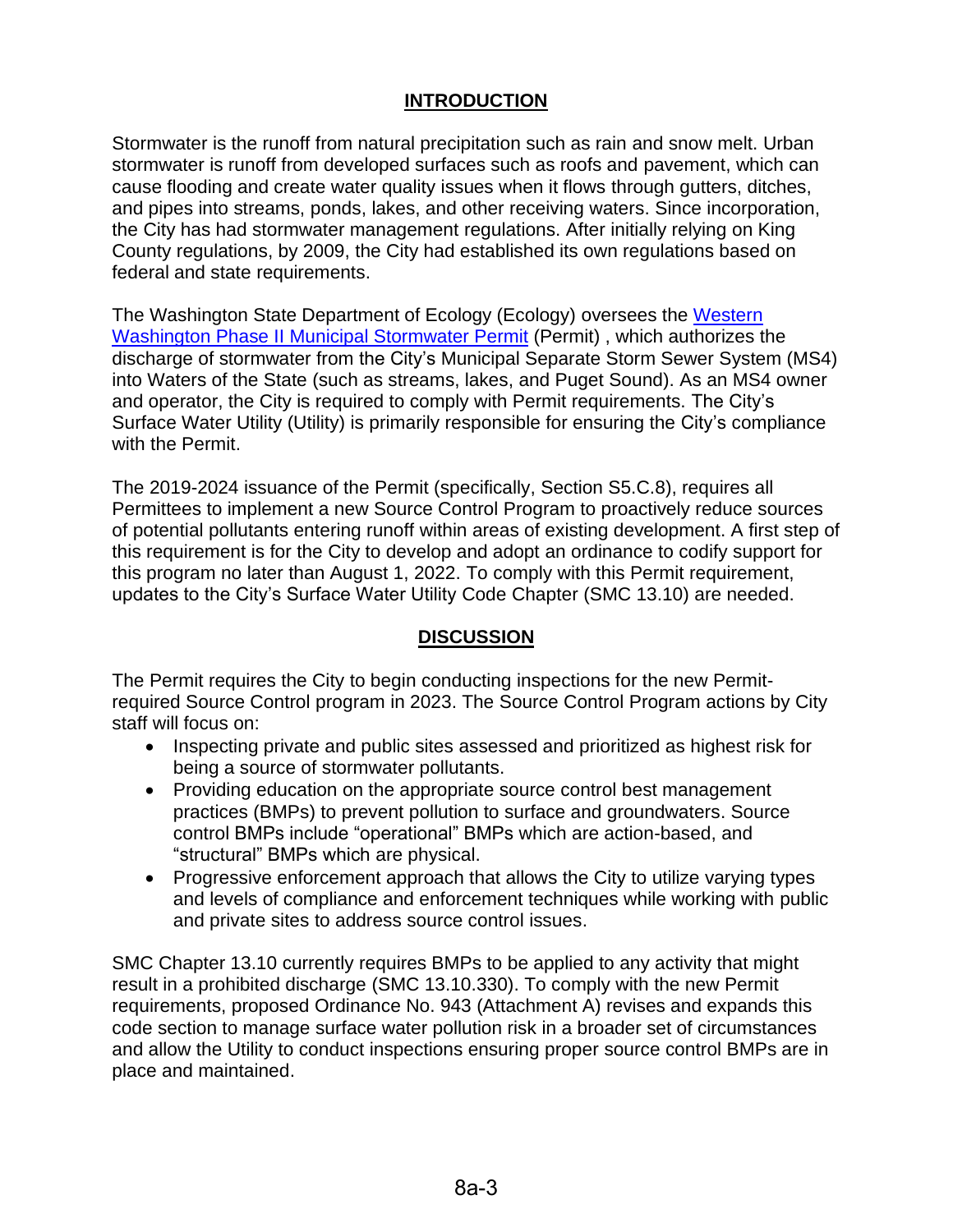Specifically, proposed Ordinance No. 943:

- Adds new definitions for "Operational Source Control BMP", "Source Control BMP", and "Structural Source Control BMP" to this Code Chapter (SMC 13.10.105).
- Expressly requires source control BMPs for all properties within the City that are engaged in pollution generating activities that have the potential to discharge pollutants into the City's MS4 or Waters of the State (SMC 13.10.330(A)).
- Allows the Public Works Director to require any property owner that is, or may be, the source of a prohibited discharge or stormwater pollutant to implement, at their own expense, additional operational or structural source control BMPs to prevent stormwater pollution or illicit discharges (SMC 13.10.330(A)).
- Expands allowable inspections to include inspections of any potential pollutant generating source on all public and private properties in the City (SMC 13.10.340(A)).
- Expands inspection activities to include the inspection of sites to ensure that the required source control BMPs have been adequately implemented (SMC 13.10.340(A)).

Proposed Ordinance No. 943 makes no changes to the Utility's violation code (SMC 13.10.400) or the City's enforcement policy (SMC 20.30.720 - 20.30.790). Review of these code sections found them already compliant with the new Permit requirements.

# **Inspection Site Inventory**

The Permit requires the City to finalize the initial inventory of sites to be potentially subject to Source Control Program inspections by August 1, 2022. The Source Control site inventory includes only business and institutional sites considered higher-risk for pollution-generating activities. For example, while there are approximately 7,400 business licenses in the City, the estimated number of sites within the Source Control Program initial inventory is 550, which also includes a number of non-business governmental or institutional sites.

The City is required to conduct a number of annual Source Control inspections equal to 20% of the inventory, or approximately 110 inspections under the initial inventory. The specific sites inspected in a given year will be selected based on a pollution risk assessment of each site, which includes complaints, site history, and on-site activities and land uses. The inventory will be thoroughly reviewed and updated approximately every five years (once per Permit cycle) at minimum.

# **Inspection Process**

For all sites within the Source Control Program inventory, the City is required to provide information (through education and technical assistance programs) about activities that may generate pollutants, and BMPs applicable to those activities. For inspected sites, if is determined that a site has an unmanaged high risk of stormwater pollution and/or inadequate existing source control BMPs, the City will take appropriate follow-up actions, including communications and/or follow-up inspections as needed to work with the property owner to ensure proper source control BMPs are implemented to manage the pollution risk.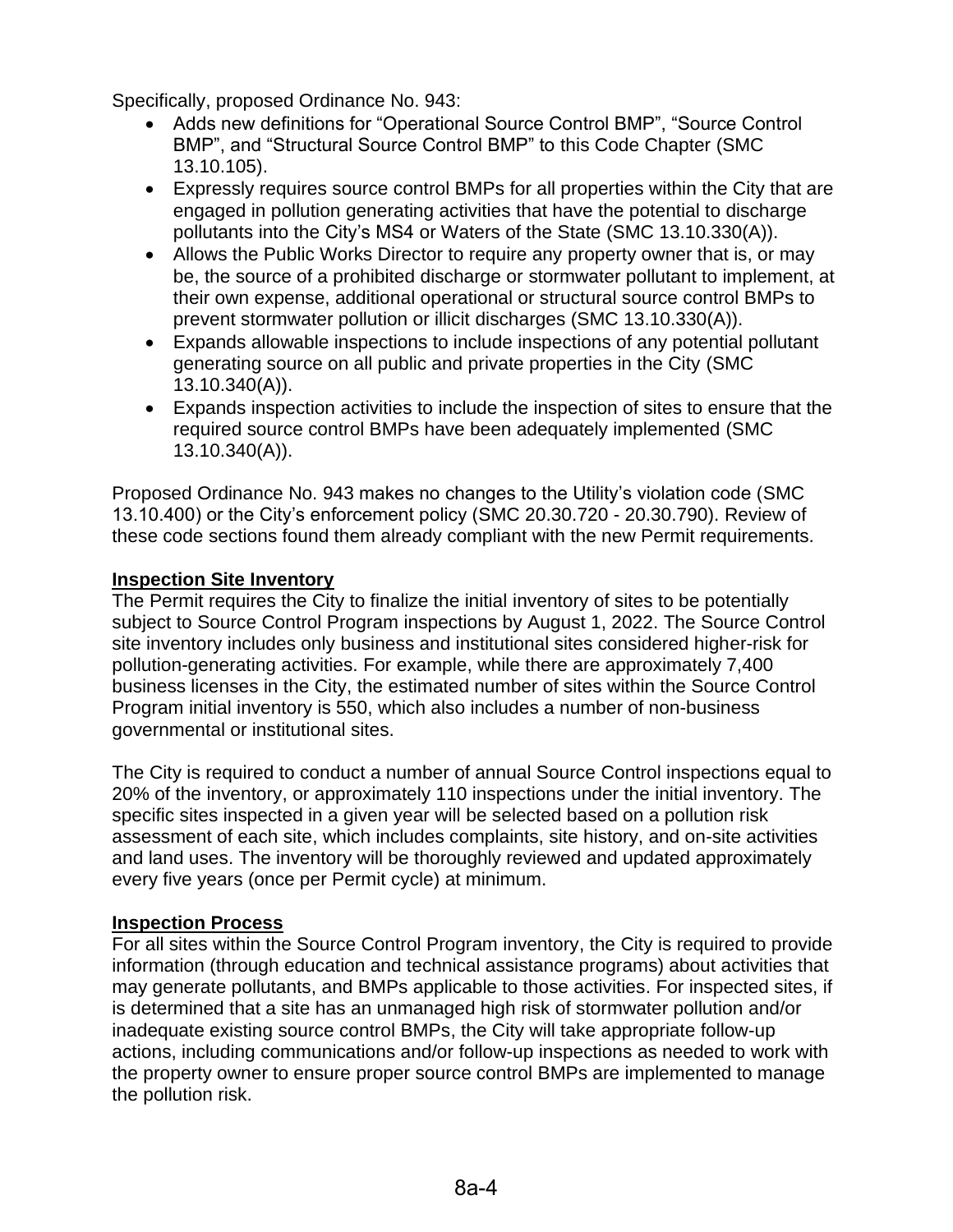The Permit directs the City to take enforcement action for sites failing to adequately implement BMPs after the City's follow-up actions. Based on data from other jurisdictions, staff expect enforcement cases would be rare (estimated at 1% of inspected sites, or roughly one case per year) and would likely apply only to the most egregious cases of non-compliance, especially during the initial years of program implementation.

As noted above, Source Control Program enforcement does not require any code changes, and therefore enforcement for this program would be consistent with enforcement for any other code violations currently authorized under SMC 13.10.400. Such violations are subject to enforcement under SMC 20.30.720 through 20.30.790.

## **COUNCIL GOAL ADDRESSED**

This proposed amendment supports the City Council's commitment to "deliver highlyvalued public services through management of the City's infrastructure and stewardship of the natural environment" as stated in Council Goal #2 from the 2020-2022 work plan.

### **RESOURCE/FINANCIAL IMPACT**

The 2018 Surface Water Master Plan allocated an annual budget amount of \$86,780 for initial development and implementation of the Business Inspection Source Control program (as part of the Proactive Management Strategy selected by Council). This budget has been sufficient to date for Source Control Program development. Staff are currently reviewing and updating the estimated costs for implementing this program, which will be integrated into the 2023-2024 biennial budget, and further reviewed and refined for future budgets under the 2024 Surface Water Master Plan Update.

### **RECOMMENDATION**

No action is required by the City Council regarding proposed Ordinance No. 943 tonight. This meeting will provide an opportunity for the City Council to ask questions and provide staff direction on these proposed code amendments. Proposed Ordinance No. 943 amending the Shoreline Municipal Code Chapter 13.10 is scheduled to return to Council for action on May 2, 2022.

# **ATTACHMENTS**

Attachment A – Proposed Ordinance No. 943 Attachment A, Exhibit A – Proposed Amendments to Shoreline Municipal Code Chapter 13.10 Surface Water Utility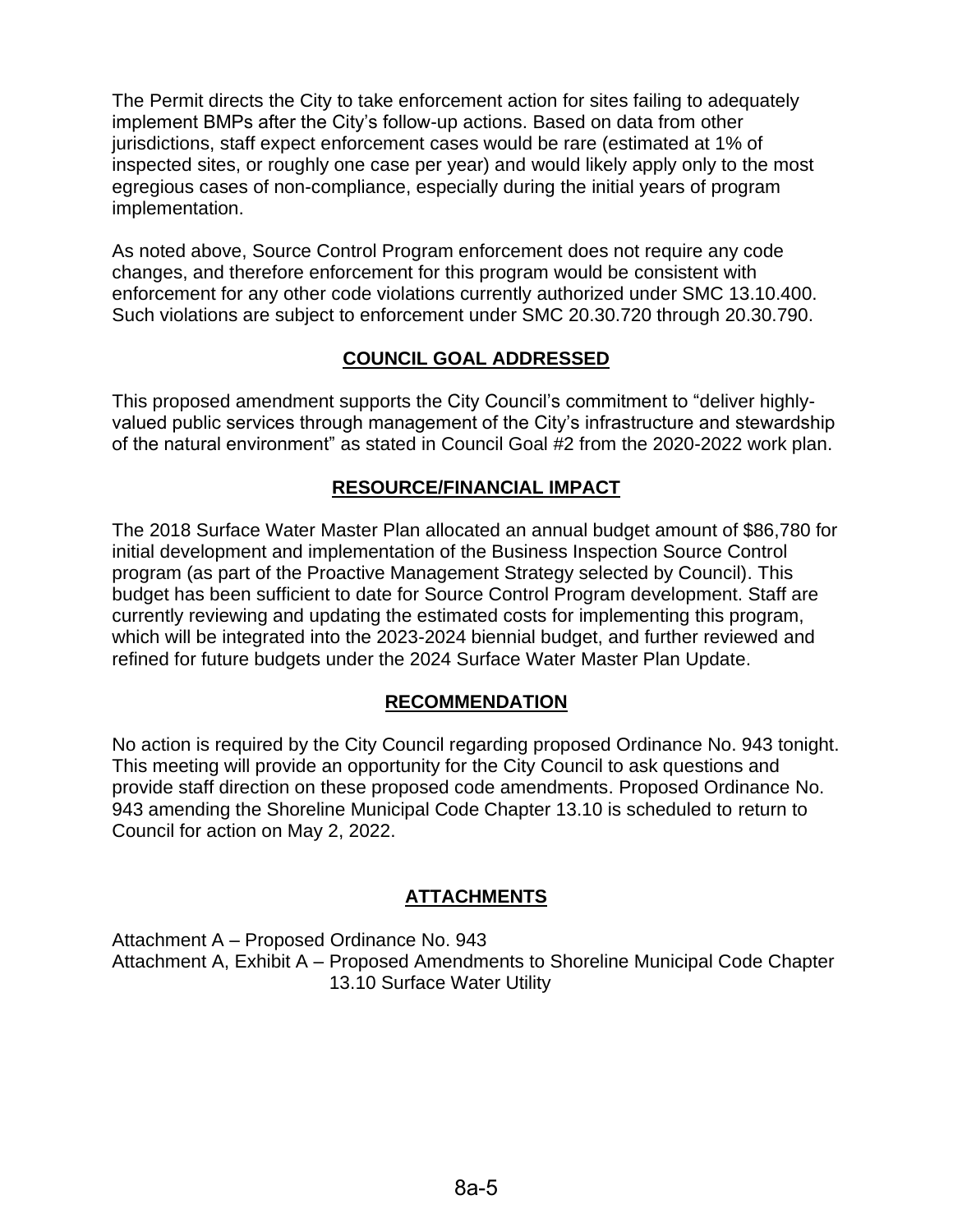### **ORDINANCE NO. 943**

### **AN ORDINANCE OF THE CITY OF SHORELINE, WASHINGTON, AMENDING SHORELINE MUNICIPAL CODE CHAPTER 13.10 SURFACE WATER UTILITY TO BE CONSISTENT WITH THE WESTERN WASHINGTON PHASE II NPDES PERMIT.**

WHEREAS, the United States Environmental Protection Agency (EPA), under authority granted to it in the Clean Water Act's National Pollution Discharge Elimination System (NPDES) program, has adopted regulations for municipal stormwater systems; and

WHEREAS, as authorized by the EPA, the Washington State Department of Ecology (Ecology) updated and reissued the 2007 Western Washington Phase II Municipal Stormwater Permit (Phase II Permit) on July 1, 2019; it will be effective until July 31, 2024; and

WHEREAS, Chapter 13.10 Surface Water Utility of the Shoreline Municipal Code (SMC) seeks to protect and enhance water quality of water courses, water bodies, groundwater, and wetlands in a manner pursuant to and consistent with Ecology's Phase II Permit; and

WHEREAS, as an operator of a municipal separate storm sewer system (MS4), the City of Shoreline is subject to the Phase II Permit and must update its stormwater-related regulations to maintain consistency with the requirements of the Phase II Permit; and

WHEREAS, the Phase II Permit requires the City adopt regulations requiring the application of source control Best Management Practices (BMPs) for pollutant generating sources that have the potential to discharge contaminants to surface water, stormwater, or groundwater; and

WHEREAS, the City determined the necessary amendments to SMC Chapter 13.10 Surface Water Utility to ensure consistency with the Phase II Permit; and

WHEREAS, the proposed amendments to SMC Chapter 13.10 bear a substantial relationship to, and are necessary for, the public health, safety, and general welfare of the City and its residents, and will provide increased protection to the City's wetlands, streams and lakes, and groundwater resources; and

WHEREAS, on April 18, 2022, the City Council held a study session on the proposed amendments; and

WHEREAS, the City Council has considered all relevant information in the public record and all public comments, written and oral;

### **NOW THEREFORE, THE CITY COUNCIL OF THE CITY OF SHORELINE, WASHINGTON, DO ORDAIN AS FOLLOWS:**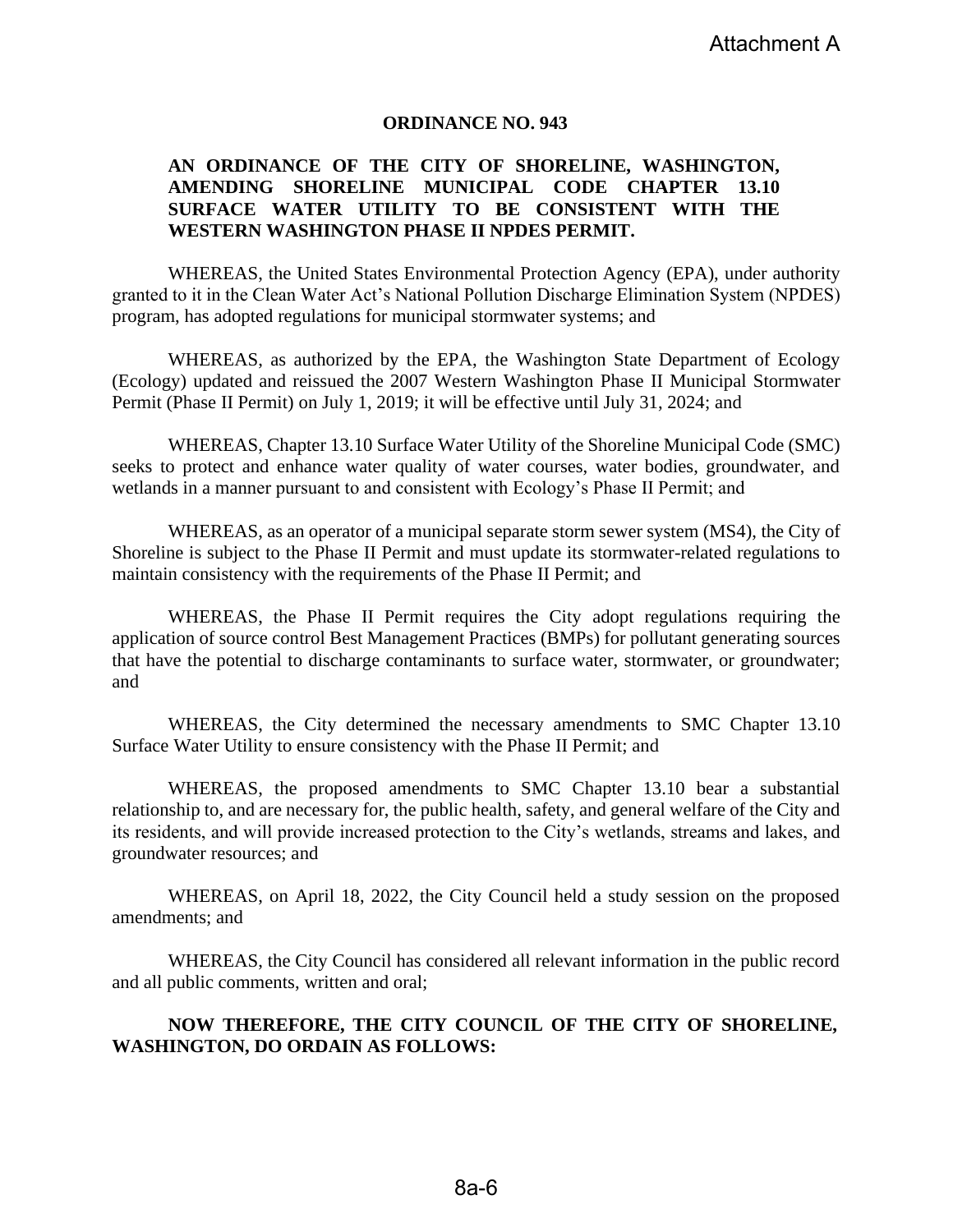**Section 1. Amendment – Chapter 13.10 Surface Water Utility.** SMC Chapter 13.10 Surface Water Utility is amended as set forth in Exhibit A to this Ordinance.

**Section 2. Corrections by City Clerk or Code Reviser.** Upon approval of the City Attorney, the City Clerk and/or the Code Reviser are authorized to make necessary corrections to this Ordinance, including the corrections of scrivener or clerical errors; references to other local, state, or federal laws, codes, rules, or regulations; or ordinance numbering and section/subsection numbering and references.

**Section 3. Severability.** Should any section, subsection, paragraph, sentence, clause, or phrase of this Ordinance or its application to any person or situation be declared unconstitutional or invalid for any reason, such decision shall not affect the validity of the remaining portions of this Ordinance or its application to any person or situation.

**Section 4. Publication and Effective Date.** A summary of this Ordinance consisting of the title shall be published in the official newspaper. This Ordinance shall take effect five (5) days after publication.

**PASSED BY THE CITY COUNCIL ON MAY 2, 2022.**

\_\_\_\_\_\_\_\_\_\_\_\_\_\_\_\_\_\_\_\_\_\_\_ \_\_\_\_\_\_\_\_\_\_\_\_\_\_\_\_\_\_\_\_\_\_\_

Mayor Keith Scully

ATTEST: APPROVED AS TO FORM:

\_\_\_\_\_\_\_\_\_\_\_\_\_\_\_\_\_\_\_\_\_\_\_\_

Jessica Simulcik Smith Julie Ainsworth-Taylor, Assistant City Attorney, on City Clerk behalf of Margaret King, City Attorney

Date of Publication: \_\_\_\_\_\_\_\_\_, 2022 Effective Date: \_\_\_\_\_\_\_\_, 2022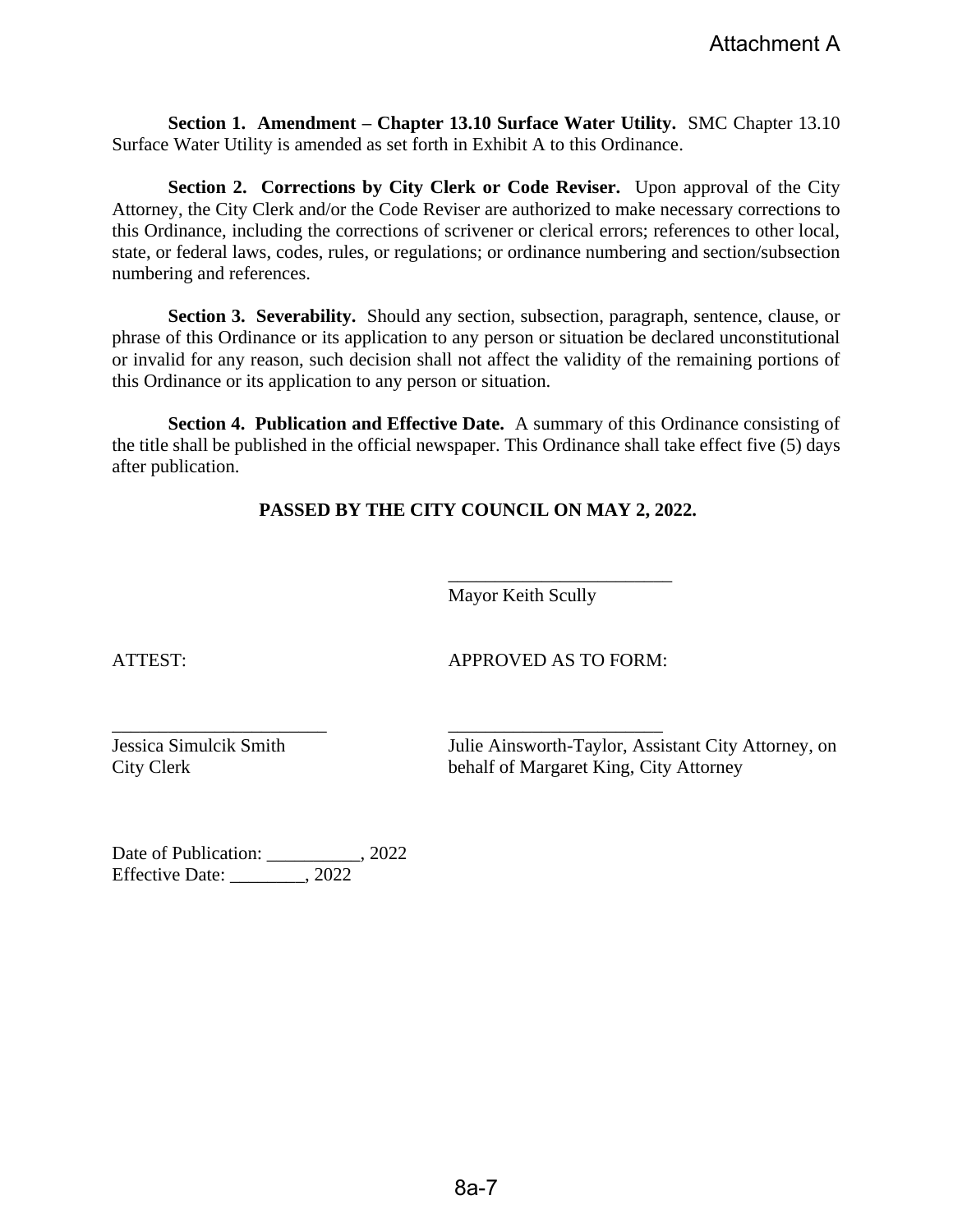#### **Chapter 13.10**

#### **SURFACE WATER UTILITY**

The following additional terms are added to SMC 13.10.105. The Code Reviser shall insert these terms alphabetically within the existing definitions:

#### **13.10.105 Definitions.**

"Operational Source Control BMP" means non-structural practices that prevent or reduce pollutants from entering stormwater.

"Source Control BMP" means a structure or operation that is intended to prevent pollutants from coming into contact with stormwater through physical separation of areas of careful management of activities that are sources of pollutants.

"Structural Source Control BMP" means a physical, structural, or mechanical device, or facilities that are intended to prevent pollutants from entering stormwater or remove pollutants from stormwater.

#### **13.10.330 General requirements.**

A. Requirement to Implement Best Management Practices.

1. Prohibited Discharges. Best management practices (BMPs) as specified in the Stormwater Manual shall be applied to any activity that might result in a prohibited discharge. Examples of aActivities that may result in prohibited discharges include, but are not limited to, the following:

- a. Land disturbing activity;
- b. Potable water line flushing;
- c. Lawn watering with potable water;
- d. Dust control;
- e. Vehicle and boat washing;
- f. Pavement and building washing;
- g. Swimming pool and hot tub maintenance;
- h. Auto repair and maintenance;
- i. Building repair maintenance;
- j. Landscape maintenance;
- k. Dangerous waste handling;
- l. Solid and food waste handling; and
- m. Pesticide application.

2. Source Control of Pollution. Source control BMPs shall be applied to all properties within the City that are engaged in pollution generating activities that have the potential to discharge pollutants into the stormwater drainage system or waters of the state, regardless of whether the property is covered under a separate NPDES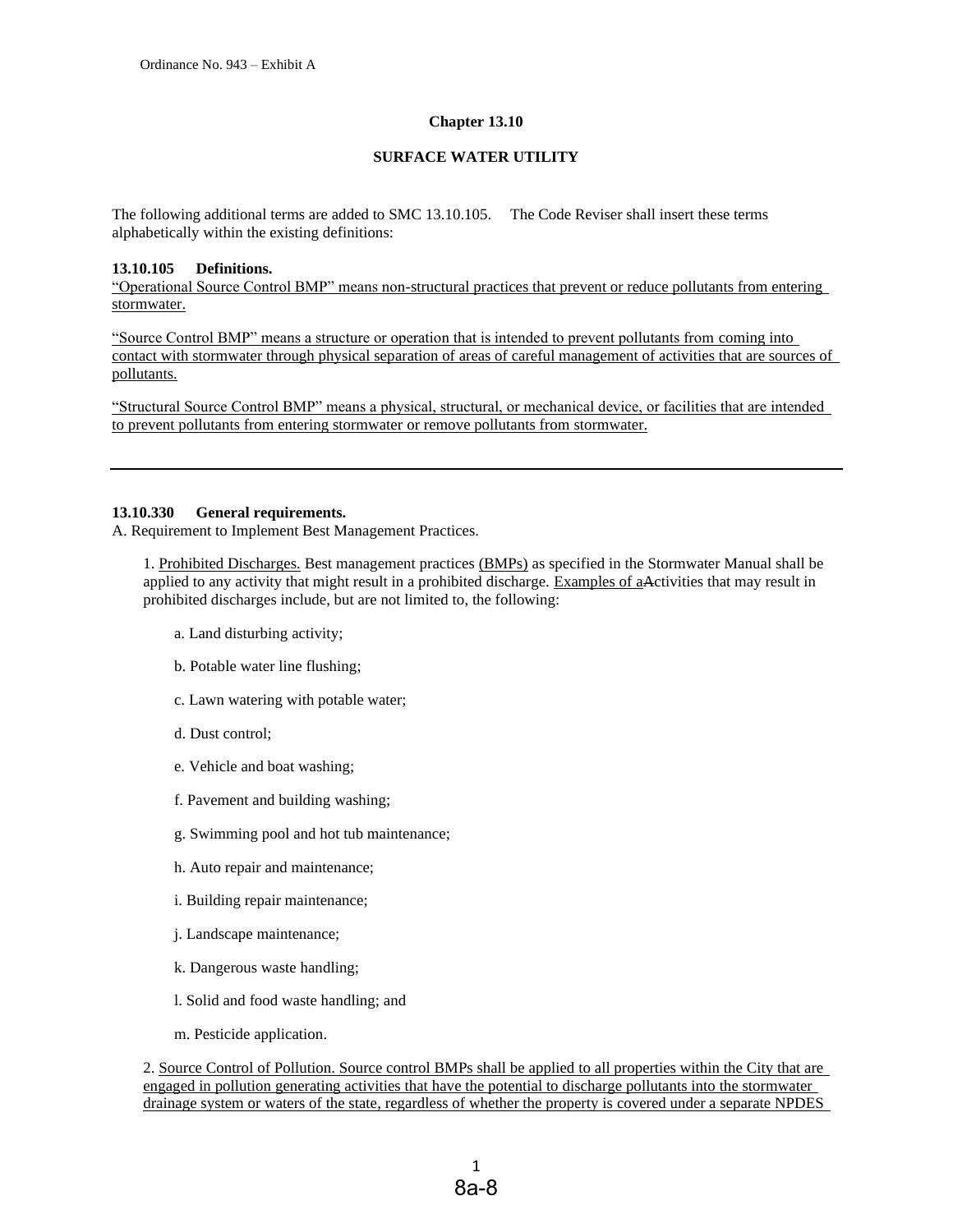permit. Pollutants shall be controlled by implementing appropriate source control BMPs as specified in the Stormwater Manual. Pollutants associated with land uses or activities not addressed in the Stormwater Manual shall be controlled using BMPs reviewed and accepted by the City. The owner or operator of a residential, commercial or industrial establishment shall provide, at their own expense, reasonable protection from accidental discharge of prohibited materials or other wastes into the stormwater drainage system or waters of the state through the use of structural and nonstructural BMPs as defined in the Stormwater Manual. The director may require any person responsible for a property or premises which is, or may be, the source of an illicit discharge to implement, at their own expense, additional structural and nonstructural BMPs to prevent the further discharge of pollutants into the stormwater drainage system.

3. If upon inspection of existing BMPs, the director determines that the BMPs are inadequate at controlling prohibited discharges or pollutants, the director may require any person responsible for a property or premises which is, or may be, the source of a prohibited discharge or pollutant to implement, at their own expense, additional operational or structural BMPs/facilities to prevent the further discharge of prohibited stormwater discharges or pollutants.

B. Watercourse Protection. Any person owning property through which surface water or waters of the state passes shall keep and maintain that part of the watercourse within the property free of any activities or items that would pollute or contaminate the flow of water through the watercourse.

C. Notification of Spills. Notwithstanding other requirements of law, as soon as any person responsible for a facility or operation has information of any known or suspected illegal discharge into the surface water, stormwater drainage system, or water of the state, said person shall take all necessary steps to ensure the discovery, containment, and cleanup of such release. In the event of a release of hazardous materials, said person shall immediately notify emergency response agencies of the occurrence via emergency dispatch services. In the event of a release of nonhazardous materials, said person shall notify the city no later than the next business day. If the discharge of prohibited materials emanates from a commercial or industrial establishment, the owner or operator shall also retain an on-site written record of the discharge and the actions taken to prevent its recurrence. Such records shall be retained for at least three years after the date of the spill.

D. Declaration of Emergency. The director shall make determination of emergency as defined in this chapter and authorize representatives of the utility or enforcement officers to take necessary abatement action during an emergency situation, to conduct inspections, take remedial action, or to carry out other duties imposed or required by this code subject to the provisions of this chapter.

#### **13.10.340 Inspections and investigations and illicit discharges.**

A. The director is authorized to establish inspection programs. Inspection programs may include: routine inspections; random inspections; inspections based upon complaints or other notice of possible violations; inspection of drainage basins or areas identified as higher than typical sources of sediment or other pollutant or pollutants; inspection of any potential pollution generating source on all public and private properties in the City inspections of businesses or industries of a type associated with higher than usual discharges of pollutant or pollutants; and joint inspections with other agencies inspecting under environmental or safety laws. Inspections may include, but are not limited to: reviewing maintenance and repair records; sampling discharges, surface water, groundwater, and material or water in drainage control facilities; screening for or tracking illicit discharges or illicit connections; inspecting land uses and potential pollution generating activities to ensure that appropriate source control BMPs are implemented and maintained, and evaluating the condition of drainage control facilities and other BMPs, including those located on private property.

B. Property owners shall allow access, with reasonable notice from the city, to all parts of the premises for the purpose of inspection, sampling, examination, abatement, and copying of records that must be kept under the conditions of an NPDES permit to discharge stormwater, and the performance of any additional duties as defined by state and federal law. In an event of emergency, reasonable notice is not required.

C. The director shall have the right to set up necessary equipment to conduct monitoring or sampling of discharge from stormwater facilities.